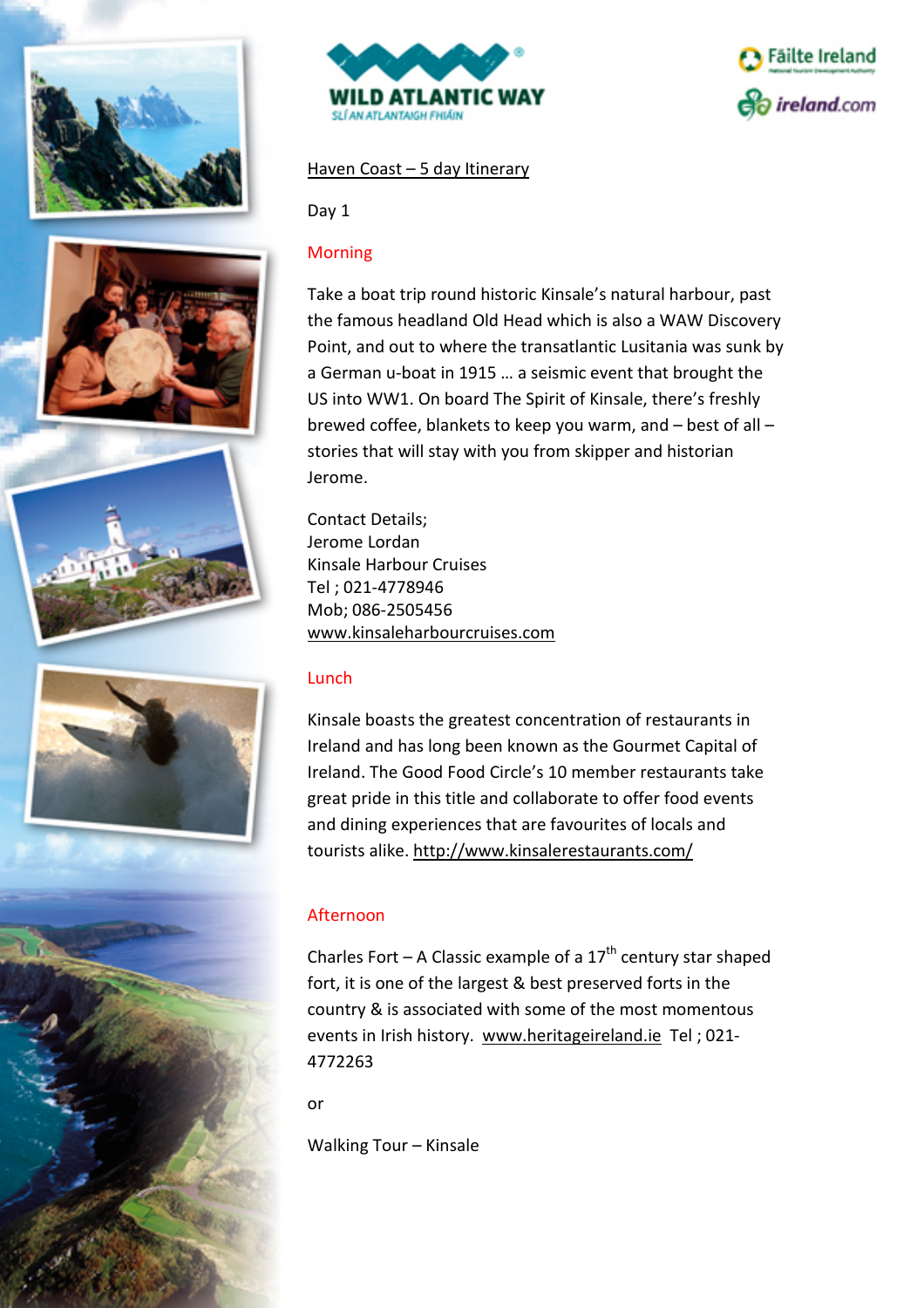













Dermot Ryan's heritage Town Walks Tel 021-4772729 Mob; 086-8267656 [www.kinsaleheritage.com](http://www.kinsaleheritage.com/) or Don & Barry Historic Stroll Tel; 021-4772873 Mob; 087- 2500731 [www.historicstrollkinsale.com](http://www.historicstrollkinsale.com/)

or

for those who wish to try an activity why not go Snorkellin[g http://oceanaddicts.ie/](http://oceanaddicts.ie/) Cycling [http://www.discoverireland.ie/Activities-](http://www.discoverireland.ie/Activities-Adventure/wild-atlantic-sports-cycling-tours/92649)[Adventure/wild-atlantic-sports-cycling-tours/92649](http://www.discoverireland.ie/Activities-Adventure/wild-atlantic-sports-cycling-tours/92649)

After seeing all the sights and doing all the activities its time to get organised for dinner.

Cookery Demo & dinner at Kinsale Gourmet Academy +353 21 4779040 <http://kinsalegourmetacademy.com/>

Ballinacurra House & Kinsale have become synonymous with fabulous food for many years and our Award Winning Head Chef David Rice has added his unique culinary style to the mix in Kinsale.Kinsale Gourmet Academy is a unique cookery school that will offer people the opportunity to come and learn how to cook like a pro in a positive, creative and interactive environment, right in the Gourmet Capital.

'Gourmet Made Simple' is David's philosophy. He is a fun and engaging tutor with a very relaxed, unique style. He is very passionate about food and has a particular interest in West Cork Artisan producers.

# Or

If you just want to let someone else do the work after the afternoon's activities - Dinner at one of the Good Food Circle Restaurants <http://www.kinsalerestaurants.com/>

Finish the day with

Irish Trad night Blue Haven Hotel Kinsale 3/4 Pearse St, Kinsale, T : [+353 21 4772209](tel:+353214772209) E : info@bluehavenkinsale.com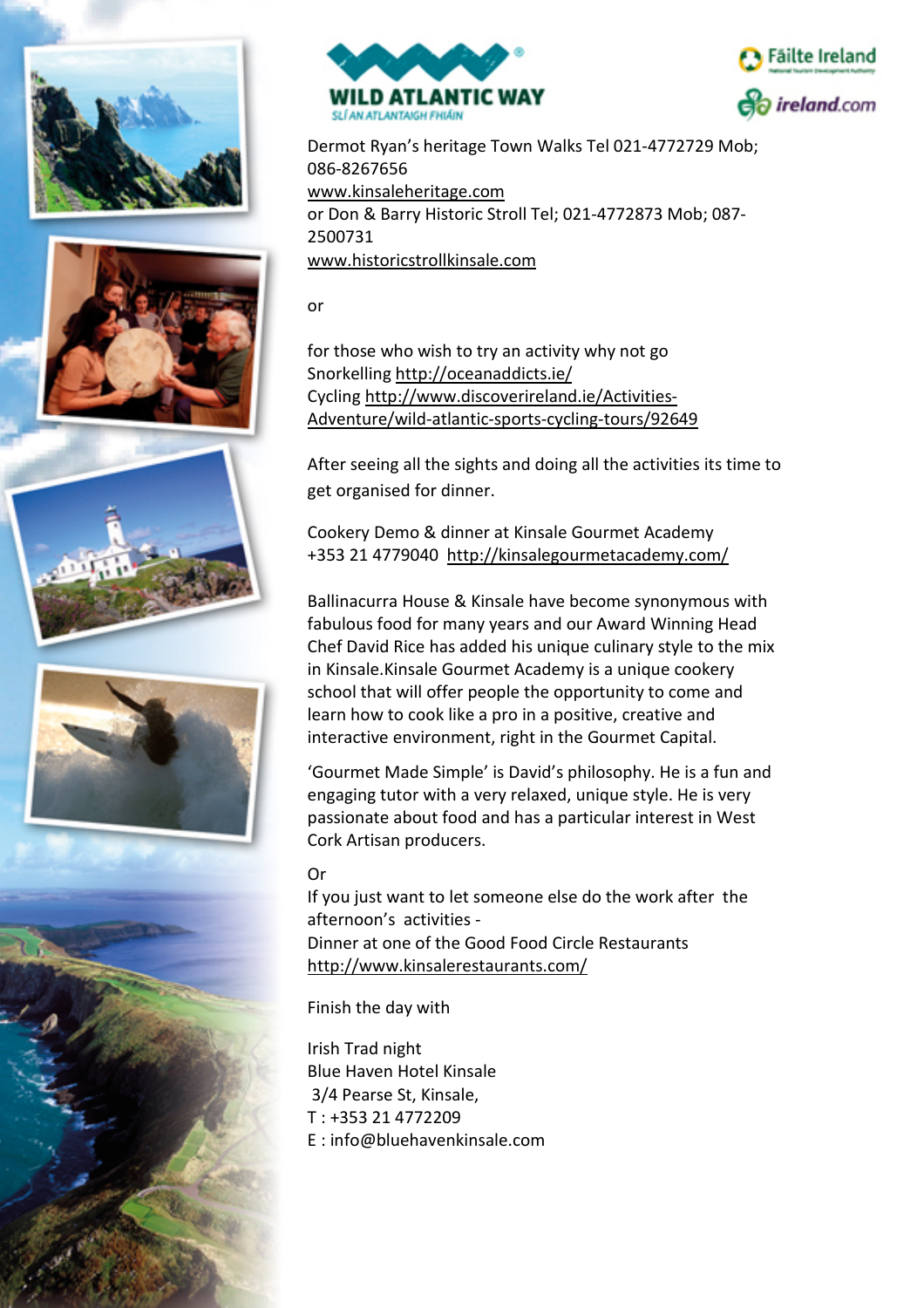













Or Kinsale Ghost Tours

Departs from The Tap Tavern, Kinsale, Co. Cork, P17 D981 Tel: 021 477 2240 or for groups Tel: 021 477 2263 Mobile No: 087 948 0910

### [marytap@iol.ie](mailto:marytap@iol.ie)

Brian O'Neill offers an exciting crazy Ghost Tour of fun and excitement for all during the summer starting from the Tap Tavern will entertain and educate you on the history of Kinsale and you might even get more than you bargained for. Tour starts at 9 pm and lasting about one hour fifteen minutes.

### Day 2

### Morning

Depart Kinsale Town and start your drive on the Wild Atlantic Way Route

Enjoy wonderful Views of the Wild Atlantic Way from the roof of the newly restored Signal Tower at the Old Head of Kinsale. Here you will find out about the history of the 81 coastal Napoleonic Signal Towers. View the re-created Flag & Ball Signalling system. Admire the Lusitania model and engage with the history of the famous ship.

Old Head of Kinsale Signal Tower & Lusitania Museum Contact: Con Hayes

Continue on the Wild Atlanitc Way – Options to stop off at enroute to Timoleague

Garretstown Beach – Take a stroll on the beach or enrol for a Surfing lesson or go Coasteering

### Lunch

The Pink Elephant has wonderful views over Courtmacsherry Bay . Check out if its open for lunch. Winter times are Mon to Sun from 4.30pm Tel : 023 884 9608 [/http://www.pinkelephant.ie/](http://www.pinkelephant.ie/)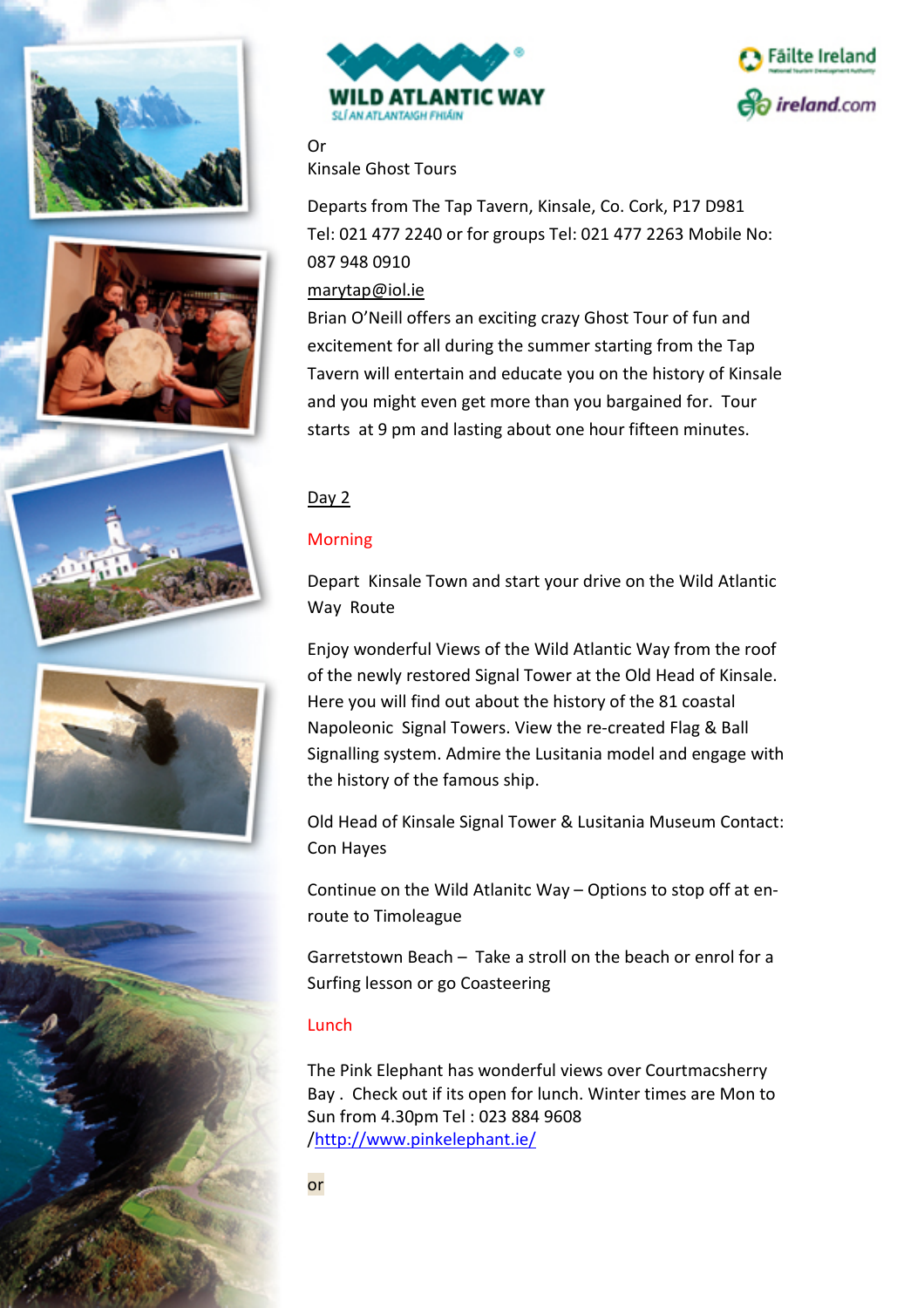













The Speckled Door Bar & Restaurant is a 2 minutes drive from Garretstown Beach. Tel: 021 4778243/http://www.speckleddoor.com/

or

Stop in Timoleague (Wed to Sun) at Monks Lane (next to Timoleague Abbey)<http://monkslane.ie/>Tel: (023) 884 6348

# Afternoon

After lunch visit Timoleague Abbey which was founded by the Franciscan order in 1240 and was built on the site of a monastic settlement founded by St Molaga in the  $6<sup>th</sup>$  Century. In its day it was one of the largest and most important religious houses in Ireland.

Take a stroll on what was the old railway line that runs from Timoleague to Courtmacsherry (5km) along the mouth of the estuary before continue along the Wild Atlantic Way to Clonakilty

Or

Visit Ummera Smokehouse & purchase some smoked salmon <http://www.ummera.com/>

Or

Visit Michael Collins Centre on your way to Clonakilty .

Learn all about the life of The Big Fella – from his childhood to his tragic death to his legacy with spectacular exhibition of photographs,

documents and historic military items donated by members of the Collins family

Contact: Tim & Dolores Crowley to arrange opening on request.

Tel: +353 (0)23 8846107Email: [info@michalecollinscentre.com](mailto:info@michalecollinscentre.com)

Web: [www.michaelcollinscentre.com.](http://www.michaelcollinscentre.com/)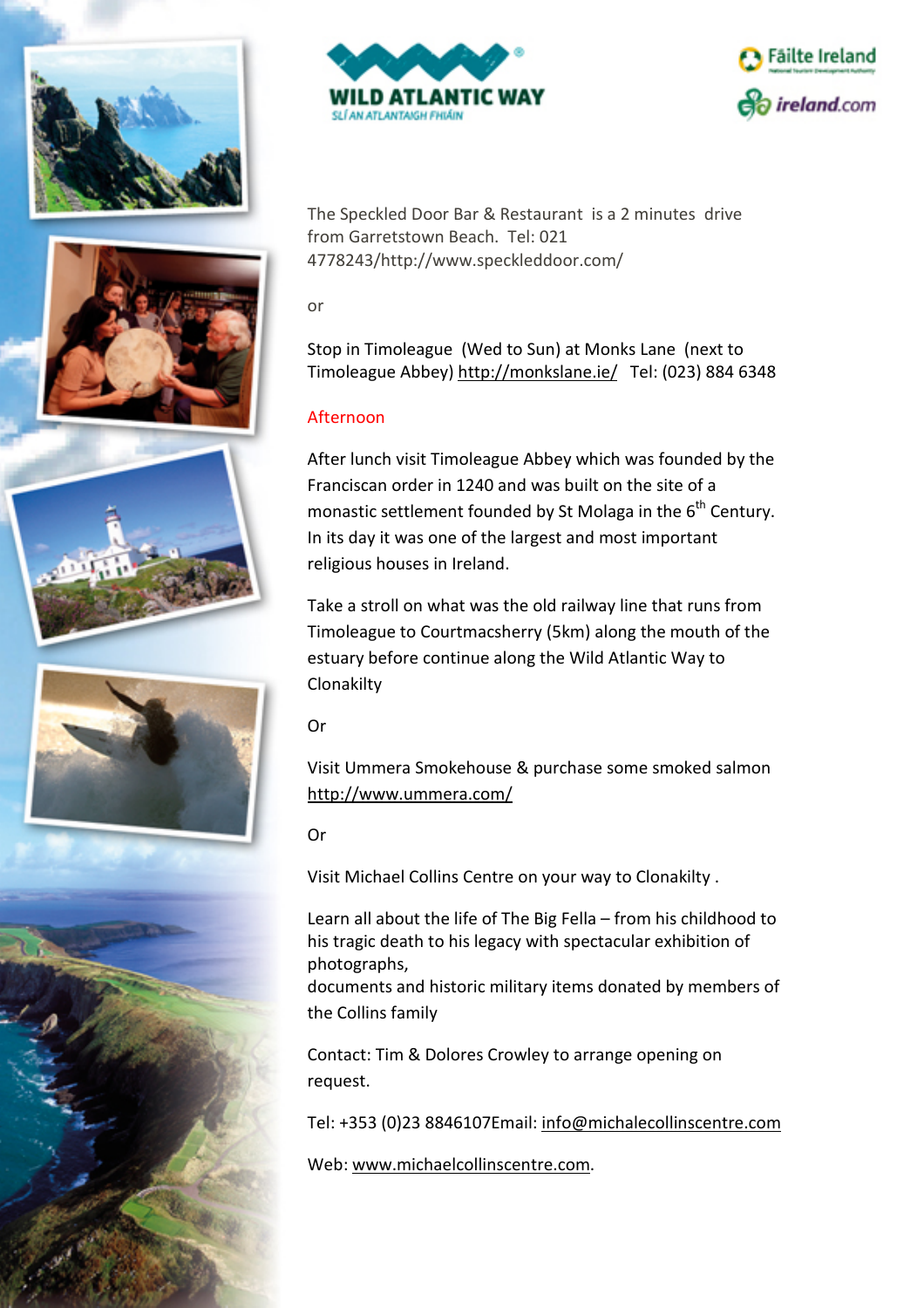













It is a short drive to Inchydoney Island where you can enjoy a vigorating walk the beach

or

enjoy surfing with Inchydoney Surf School -, Contact: Colum McCauley Tel: +353 (0)86 8695396 E-mail: info@inchydoneysurfschool.com Web: www.inchydoneysurfschool.com or

treat yourself at the fabulous spa at Inchydoney Island Lodge and Spa before you head to diner in Clonakilty.

Overnight in Inchydoney Island at Inchydoney Island Lodge & Spa<http://www.inchydoneyisland.com/>

Or

Fernhill House Hotel<http://www.fernhillhousehotel.com/>

Overlooking Clonakilty town

Dining Options ; Richys Bistr[o http://www.richysrestaurant.com/](http://www.richysrestaurant.com/) An Sugan<http://www.ansugan.com/>

That evening enjoy music in one of the following pubs in Clonakilty

De Barra's <http://debarra.ie/> An Teach Beag [http://odonovanshotel.com/an-teach](http://odonovanshotel.com/an-teach-beag.php)[beag.php](http://odonovanshotel.com/an-teach-beag.php) Shanleys<http://www.shanleysbar.ie/>

Day 3

# Morning

Depart Clonakilty – Galley Head – Glandore – Roscarberry - Skibbereen

Stroll around the lovely town of Clonakilty with is quirky shops eg Spinners Lane. Clonakilty became Ireland's first ever fair trade town in 2003 and in 2007 it was awarded the status of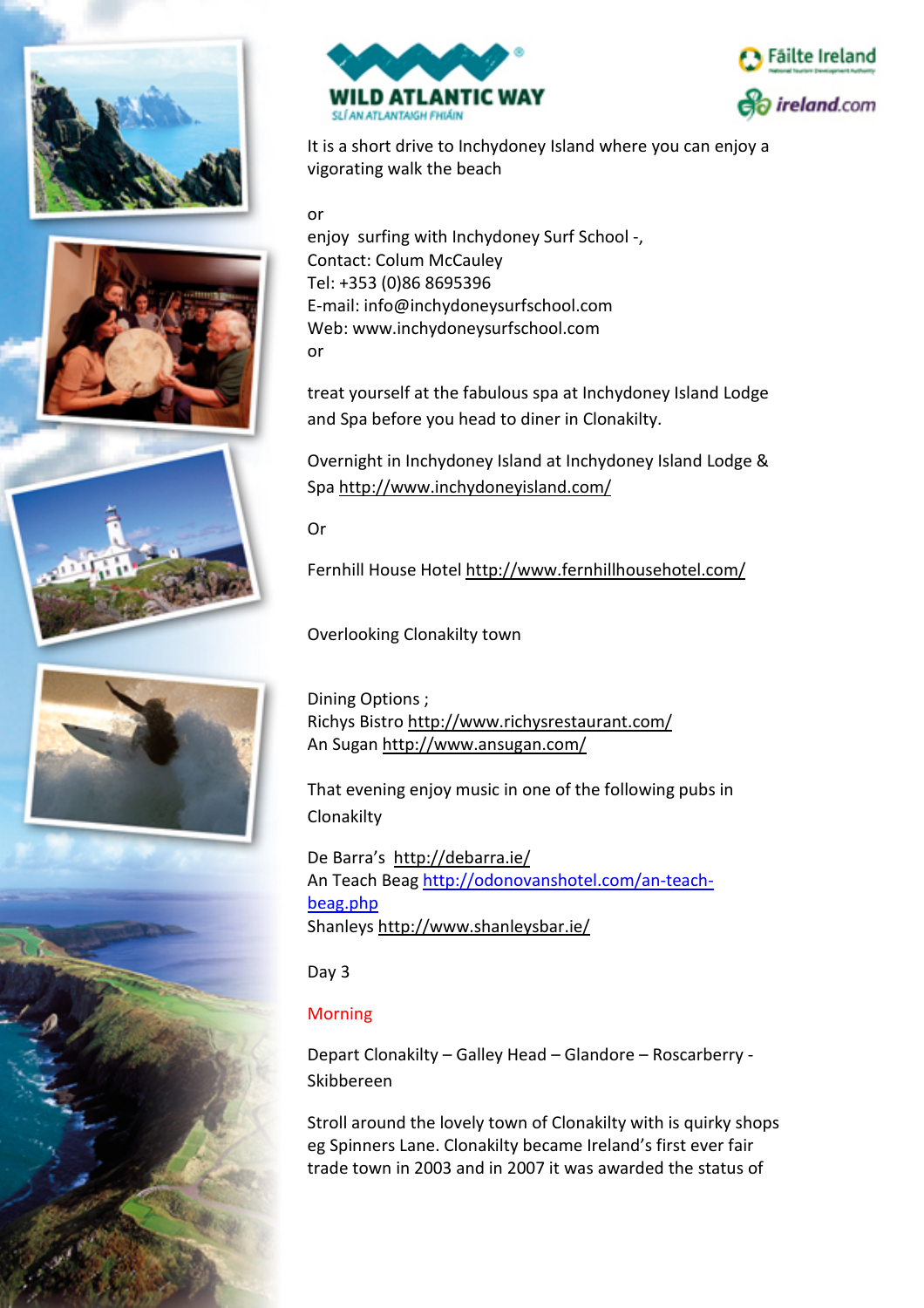













**So ireland** com

European Destination of Excellence. Michael Collins one of the heros of the 1916 – 1922 period lived here. Follow on from your visit to the Michael Collins Centre yesterday with a visit to the Michael Collins Museum at Emmet Square. This museum is a great addition to the already impressive collection of Michael Collins-associated sites throughout West Cork, such as the Michael Collins Centre; his birthplace at Sam's Cross and Beal na mBláth where he was shot, and other places closely associated with him.

On a Friday be sure to visit the Farmers market in the town. Clonakilty is known for its black pudding, the secret spice recipe has been used since 1880's. See sites of 2 new visitor attractions due to open in 2017 Clonakilty Distillery & Clonakilty Black Pudding Visitor Centre (Drive by) Depart Clonakilty for Roscarberry taking in the beautiful views of Galley Head, Long Strand and Owenahincha Beach en-route.

### Lunch

Roscarberry

Celtic Ross Hotel The Market House Café O Callaghan Walshe Pilgrims Rest

### Or

Visit Artisan Food production & tastings – Where land meets sea – ( New off season Farm tours)

# Afternoon

Depart Roscarberry for Skibereen taking in a visit to Drombeg Stone Circle and the lovely village of Glandore enroute

Drombeg Stone Circle – A Circle of 17 standing stones which on excavation showed that there had been an urn burial in the centre. It has been dated to between 153 BC and 127AD. To the west of the stones is a hut site with fulacht-fia cooking place.

From Glandore travel to Skibbereen to The Heritage Centre which houses The Lough Hyne Visitor Centre - this includes an archaeology trail of the Skibbereen area, displays on the Old Gasworks Building and information on the species living on the River Ilen. The Heritage Centre is located in the award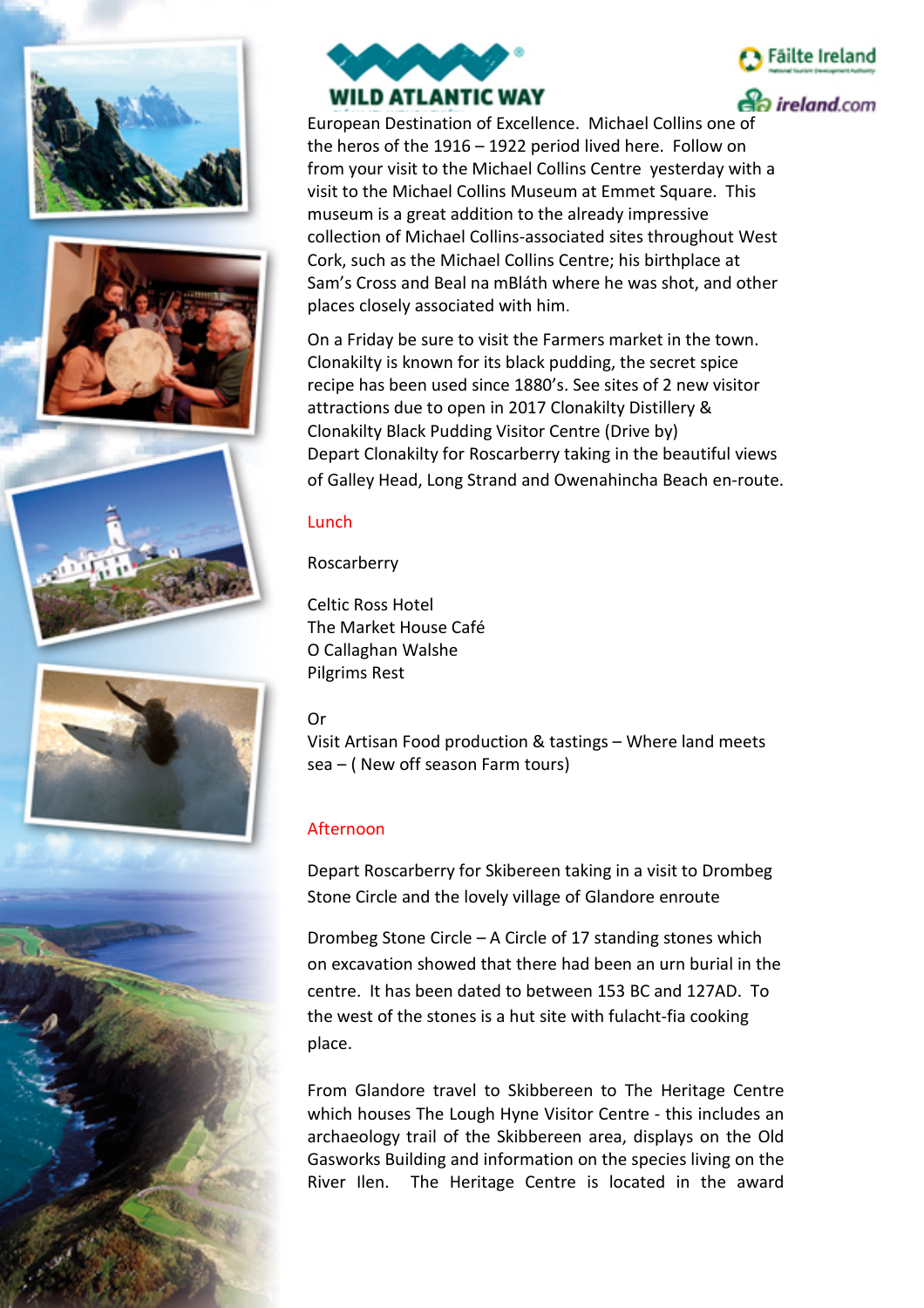





ireland.com

winning, beautifully restored Old Gasworks Building, in Skibbereen. Exhibitions also includes The Great Famine Commemoration Exhibition

Contact ; Terri Kearney The Old Gasworks Building Skibbereen Co Cork

Overnight Skibbereen

West Cork Hotel<http://www.westcorkhotel.com/>

Dining Options ;

The Church Restaurant

The Church Restaurant in Skibbereen, County Cork, Ireland gets its name from its origins as a converted Methodist Church which held weekly church services from 1833 – 2003. [http://www.menupages.ie/Cork/west\\_cork/skibbereen/the\\_c](http://www.menupages.ie/Cork/west_cork/skibbereen/the_church) [hurch](http://www.menupages.ie/Cork/west_cork/skibbereen/the_church)

Contact ; Regina Burchill The Chruch Restaurant, Bridge St., Skibbereen, Co Cork

Or

Good Things Café & Cookery School in Skibbereen <http://www.thegoodthingscafe.com/> Tel: 028 51948/email: bookings@thegoodthingscafe.com to make a reservation. Walk-ins welcome , but to be safe it is best to have a booking.

Lunch Thur to Sat from 12:00 to 3.00pm

Dinner Thur to Sat from 6:00pm to 9:00pm

After dinner

Experience the Eco system you have learnt about earlier with a West Cork Moonlight Kayak trip (Jim Kennedy from Atlantic Sea Kayaking)

One of our most magical and popular kayaking experiences, a moonlight / starlight paddle starts one hour before darkness. This gives you a little time to get used to the kayak. We use a mix of singles and doubles. This is a very atmospheric trip and







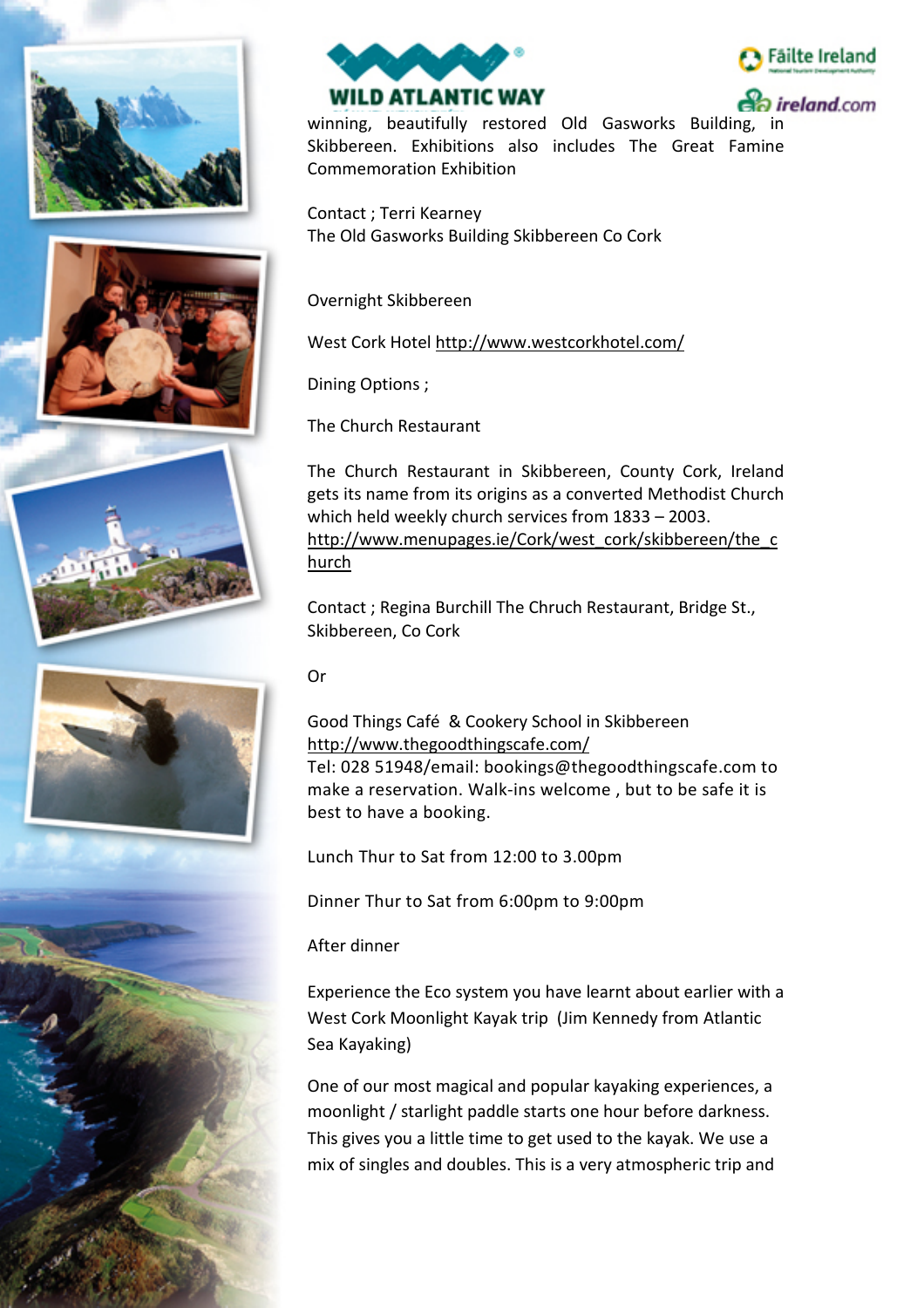













we do not travel a great distance , so it is suitable for everyone. There is always something to make you gasp on the moonlight / starlight kayak trip, whether it be the silhouette of the seabirds on the bank, the red sunset, the whole panoply of stars overhead, the moonlight reflected on the water, or, at certain times of year, the astonishing bio-luminescence. This is a light emitted by marine life, which, from the paddler's point of view, causes the water to light up around your paddle in 1,000 tiny lights.

Contact ; Jim Kennedy Email: [info@atlanticseakayaking.com](http://www.discoverireland.ie/Contact-Us/Consumer-Enquiry/?tid=10885) Tel: +353 28 21058

# Day 4

Skibbereen – Castletownsend – Lough Hyne – Baltimore

# Morning

Depart Skibbereen for Baltimore

Go Whale Watch West with Nic Slocum

The clear unpolluted waters off West Cork provide a feeding ground for Risso Dolphins, Minke Wales, Basking Sharks or Humpback Whales to name but a few. Enjoy tour with a qualified zoologist who is an outspoken advocate for marine conservation and sustainable tourism. Tours are scheduled according to demand and can land on Cape Clear.

# Or

Get the Ferry to Sherkin Island (15 mins on sea) or Cape Clear Island. (45 mins on sea). Both ferries leave Baltimore Pier daily. There are places to have lunch on both islands.

# Lunch

If you decided to have lunch on the main land try

The Sibin Restaurant in Rath (near Baltimore) Tel: 028 20383. This country pub and restaurant specializes in West Cork produce, home grown vegetable , local seafood, homemade bread and desserts. Food served all day. Music every weekend.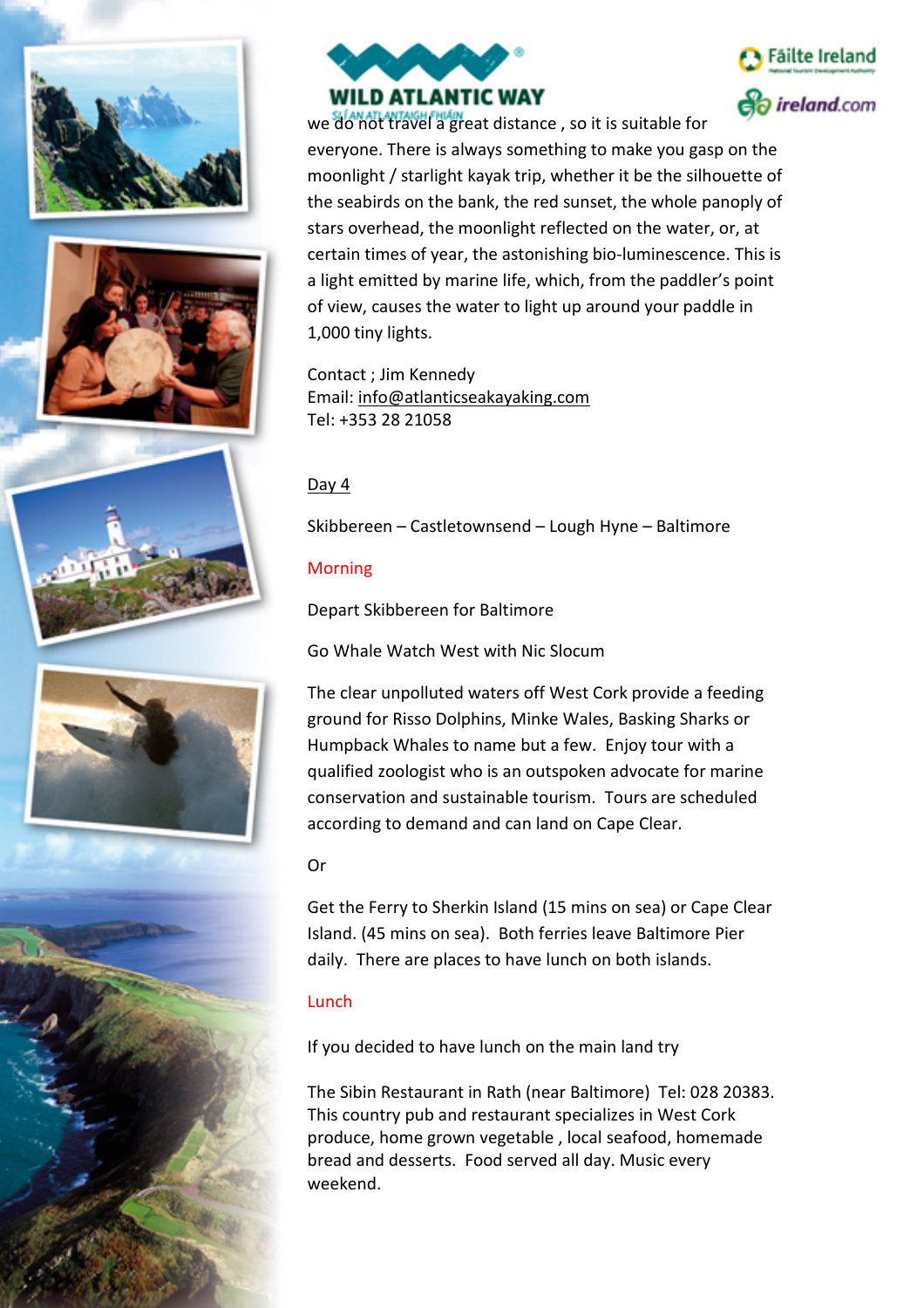











Bushes Bar<http://www.bushesbar.com/>

### Afternoon

Visit one of the wonderful garden on the West Cork Garden Trail. The following are located in Baltimore

## Glebe Gardens<http://www.glebegardens.com/> tel: (028) 20579

The award winning Glebe Cafe and restaurant is run by the four Perry sisters and opens Wednesday to Sunday 10am - 6pm. They work with local producers and artisans whenever possible - Skibbereen Farmers Market, Gubbeen, Walshes Butchers, Caherbeg Pork, Skibbereen Fish Shop, Woodcock Smokery. All food, including baking and preserves, is prepared here daily at the Glebe using fresh produce from the garden and local producers. Our food can also be pre-ordered for take away.

## Inishbeg Gardens<http://www.inishbeg.com/homepage/> Tel: (028) 21745

Inish Beg is a private island estate (with a road bridge, accessible by car) in beautiful [West Cork Ireland](http://www.inishbeg.com/west-cork-ireland/) -- just a few miles from the thriving market town of [Skibbereen](http://www.inishbeg.com/towns-of-west-cork/#/skibbereen) and the idyllic little port of [Baltimore](http://www.inishbeg.com/towns-of-west-cork/#/baltimore) with its sailing, fishing and diving centres. The Estate with its beautiful [gardens, woodlands,](http://www.inishbeg.com/gardens-woodlands/) parkland, farmland and foreshore will enchant all who visit Inish Beg. Imagine yourself walking, [bird watching,](http://www.inishbeg.com/birdwatching/) fishing, boating or just relaxing in this magical setting, with its beautiful gardens and grounds

For those who do not wish to take to the water other options include visit to Glebe Gardens or Inish Beg Estate and Gardens

Overnight - Baltimore

Caseys of Baltimore<http://www.caseysofbaltimore.com/> Rolfs Country House<http://rolfscountryhouse.com/>

#### Dinner options

Rolfs Country House<http://rolfscountryhouse.com/> Chez Youen [http://www.waterfrontbaltimore.ie/restaurants/chez](http://www.waterfrontbaltimore.ie/restaurants/chez-youenseafood/)[youenseafood/](http://www.waterfrontbaltimore.ie/restaurants/chez-youenseafood/)

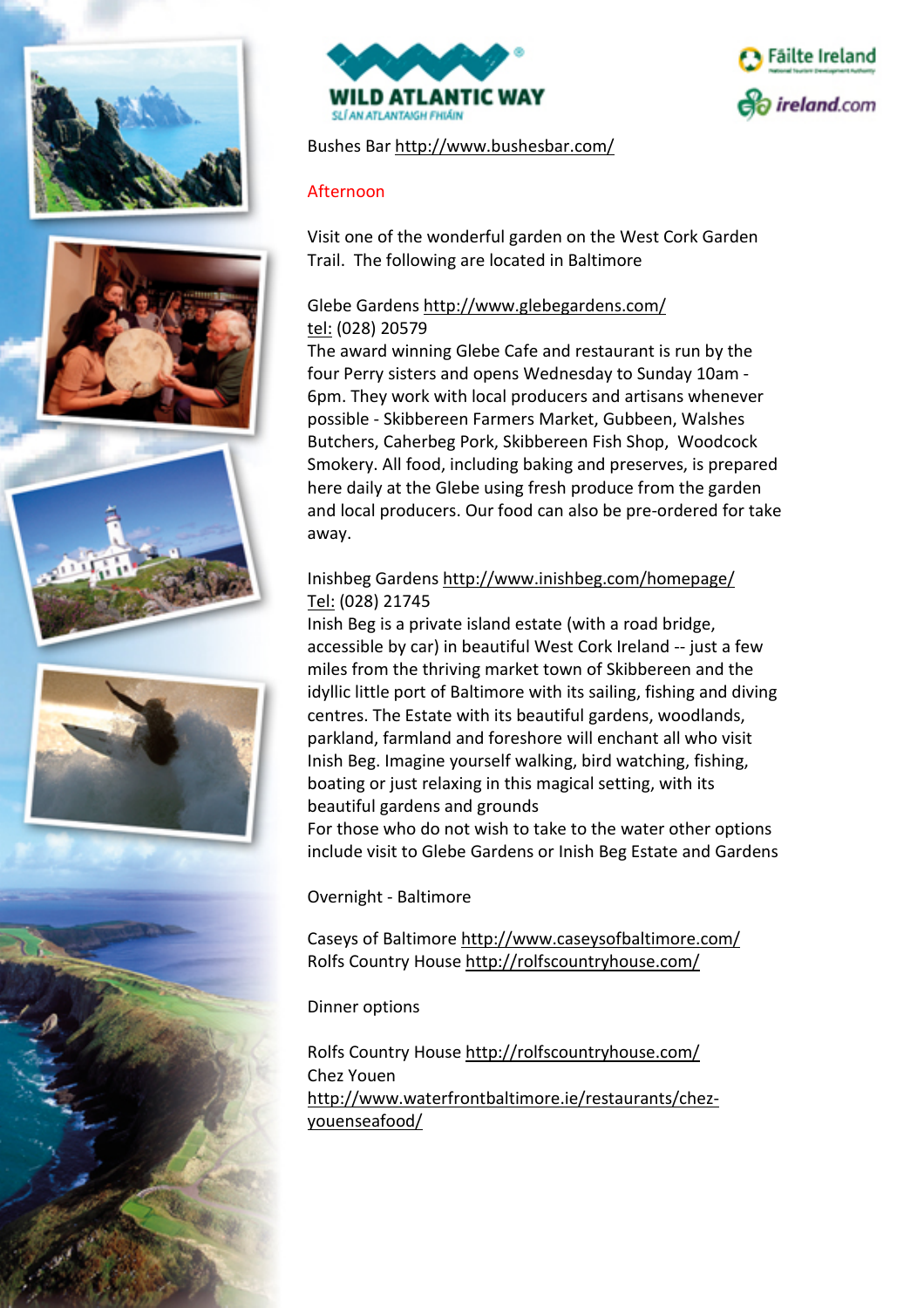





## Day 5

Baltimore – Ballydehob

### Morning

Walk or drive to The Baltimore Beacon. The Beacon is a whitepainted stone [beacon](https://en.wikipedia.org/wiki/Beacon) at the entrance to the harbour at [Baltimore, County Cork,](https://en.wikipedia.org/wiki/Baltimore,_County_Cork) Ireland. The beacon was built at the order of the British government following the [1798 Rebellion.](https://en.wikipedia.org/wiki/1798_Rebellion) It was part of a series of lighthouses and beacons dotted around the Irish coast, forming a warning system. The beacon is locally known as ["Lot's Wife"](https://en.wikipedia.org/wiki/Lot_(Bible)), after the [Biblical](https://en.wikipedia.org/wiki/Biblical) woman turned into a [pillar](https://en.wikipedia.org/wiki/Column) of salt. The Beacon has wonderful views of the island of Cape Clear and Sherkin and if it's a really clear day Fastnet Rock.

Visit the thirteenth century Dun na Sead Castle. bernadettemccarthy 1@hotmail.com. A tour of the Castle includeds a pirate exhibition, which details the piratical history of Baltimore and includes the famous Sack of Baltimore in 1631.

### Lunch

Bushes Bar: <http://www.bushesbar.com/> An Sibin Pub & Restaurant: Tel: 028 20383.

### Afternoon

Depart Baltimore for Ballydehob – enroute go to Cunnamore Pier or a short hop over to Heir Island.

### Heir Island - <http://westcorkislands.com/heir/>

Take a walk on the island which is home to over 200 wildflowers and a haven for unusual birds. Heir Island is also home to two cookery schools, and art gallery and a sailing school.

Continue to Ballydehob is a brightly painted village, home to many artists and craft workers and antique shops, galleries, bookshops and cafes. Panoramic views of Roaring water Bay